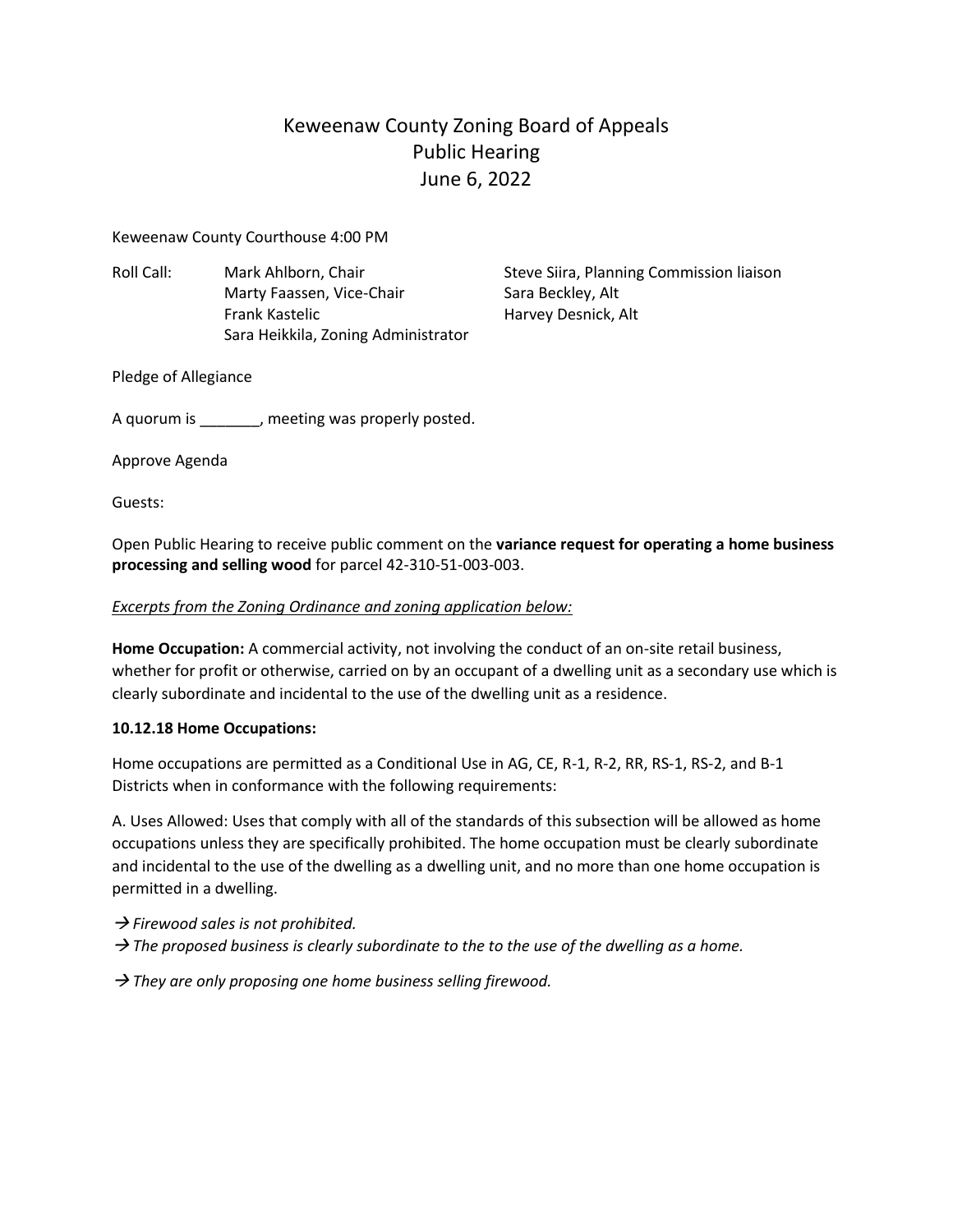B. Size: A home occupation may not occupy more than twenty-five percent (25%) of the gross area of any one story used for the home occupation.

→ *The occupation is proposed outside of the home and would occupy ~640 square feet maximum. They receive a load of pulp logs that totals approximately 20 full cords. Cord = 4' wide x 8' long. The property is 0.77 of an acre or 33,541 square feet. The home is 2,039.5 square feet. The business would be occupying ~2% of the property at maximum capacity.*

C. Prohibited Uses: The following uses are prohibited as home occupations in the RR, R-1, and R-2 Districts:

1. Vehicle and Large Equipment Storage/Repair: Any type of repair, assembly or storage of vehicles or equipment with internal combustion engines (such as autos, motorcycles, scooters, snowmobiles, outboard marine engines, lawn mowers, chain saws, and other small engines) or of large appliances (such as washing machines, dryers, and refrigerators) or any other work related to motor vehicles and their parts.

 $\rightarrow$  *NA* 

2. Animal Boarding Facilities: This includes kennels, commercial stables and all other similar uses.  $\rightarrow$  *NA* 

3. Restaurants are prohibited as home occupations in all districts.

 $\rightarrow$  *NA* 

D. Resident Operator: The operator of a home occupation must be a full-time resident of the subject dwelling unit and be on the premises during the hours of operation of the home occupation.

# → *The applicants are full-time residents, the dwelling is listed as their PRE.*

E. Employees: A maximum of one (1) nonresident employee may be on the premises at any one time. For the purpose of this provision, the term "nonresident employee" includes an employee, business partner, co-owner, independent contractor, or other person affiliated with the home occupation, who does not live at the site, but who visits the site as part of the home occupation.

→ *No nonresident employees are proposed on the application.*

F. Location: All work areas and activities associated with home occupations must be conducted and located inside the principal dwelling unit, or in accessory buildings or garages. If in a detached accessory structure, the space allocated to the home occupation shall not exceed four hundred (400) square feet.

→ *The business is proposed outside and not within an accessory building or garage. The cord wood storage areas are located adjacent to the primary dwelling, indicated on application. The total area would be greater than the 400 square feet.* 

# *Applicant does not meet condition F.*

G. Exterior Appearance: There may be no visible evidence of the conduct of a home occupation when viewed from the street right-of-way or from an adjacent lot, except there may be one (1) nonilluminated sign advertising the home occupation, no larger than two (2) square feet and firmly affixed to the dwelling unit as a wall sign. There may be no change in the exterior appearance of the dwelling unit that houses a home occupation or the site upon which it is conducted that will make the dwelling appear less residential in nature or function. Examples of such prohibited alterations include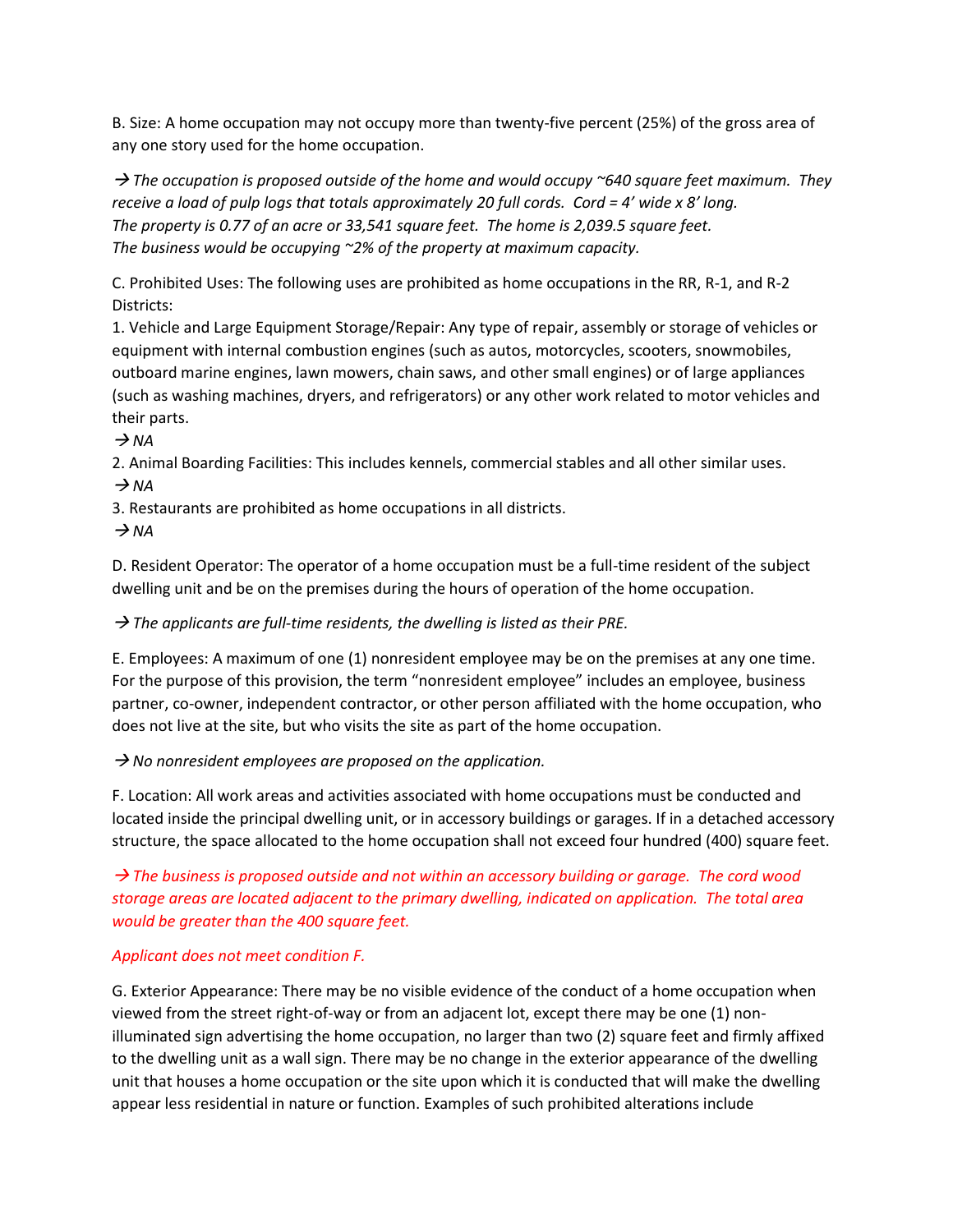construction of parking lots, paving of required setbacks, or adding commercial-like exterior lighting or signs.

 $\rightarrow$  *There is a vacant lot to the west, a heavily wooded portion of their property to the east, and a residence to the south that would not be readily able to see the operations. The operations are visible from north on Highway 41. No signs are proposed. No changes to the primary dwelling are proposed.*

#### *Applicant does not meet condition G.*

H. Operational Impacts: No home occupation or equipment used in conjunction with a home occupation may cause odor, vibration, noise, electrical interference or fluctuation in voltage, or light beyond that customary for residential uses that is perceptible beyond the lot line of the lot upon which the home occupation is conducted. No hazardous substances may be used or stored in conjunction with a home occupation.

→ *Wood splitting and cutting is a common practice in Keweenaw County. There would be no odor, vibration, electrical interference or fluctuation in voltage, or light beyond what is customary in residential districts in the County. There would be operation of a small wood splitter and chainsaw during the proposed business hours of 8:30am – 2:30 pm, this would not be out of the ordinary for a residential neighborhood in the County.*

I. Retail Storage, Sales and Display: No stock-in-trade may be stored, produced or sold upon the premises, other than within the allowed area used for the home occupation.

→ *Wood shall be stored in the designated areas provided on the application.*

J. Deliveries: Vehicles used for delivery and pick-up are limited to those normally servicing residential neighborhoods. Tractor-trailers or semi-trucks are expressly prohibited.

→ *There would be a maximum of 3 annual deliveries of a tractor-trailer load of pulp wood. Vehicles proposed for wood pick-ups will be pick-up trucks and pick-ups with trailers, normal for residential neighborhoods.*

#### *Applicant does not meet condition J.*

K. Traffic: No traffic shall be generated by any home occupation in greater volume than would normally be expected in a residential neighborhood.

→ *No major traffic increase is anticipated.*

L. Registration: Any person conducting a home occupation shall register with the Zoning Administrator, on a form to be provided by the Zoning Administrator, within thirty (30) days of beginning that use, or within sixty (60) days of the effective date of this Ordinance, whichever is later.

→ *The zoning permit shall serve as the registration form if a variance is approved.*

Applicant Comment: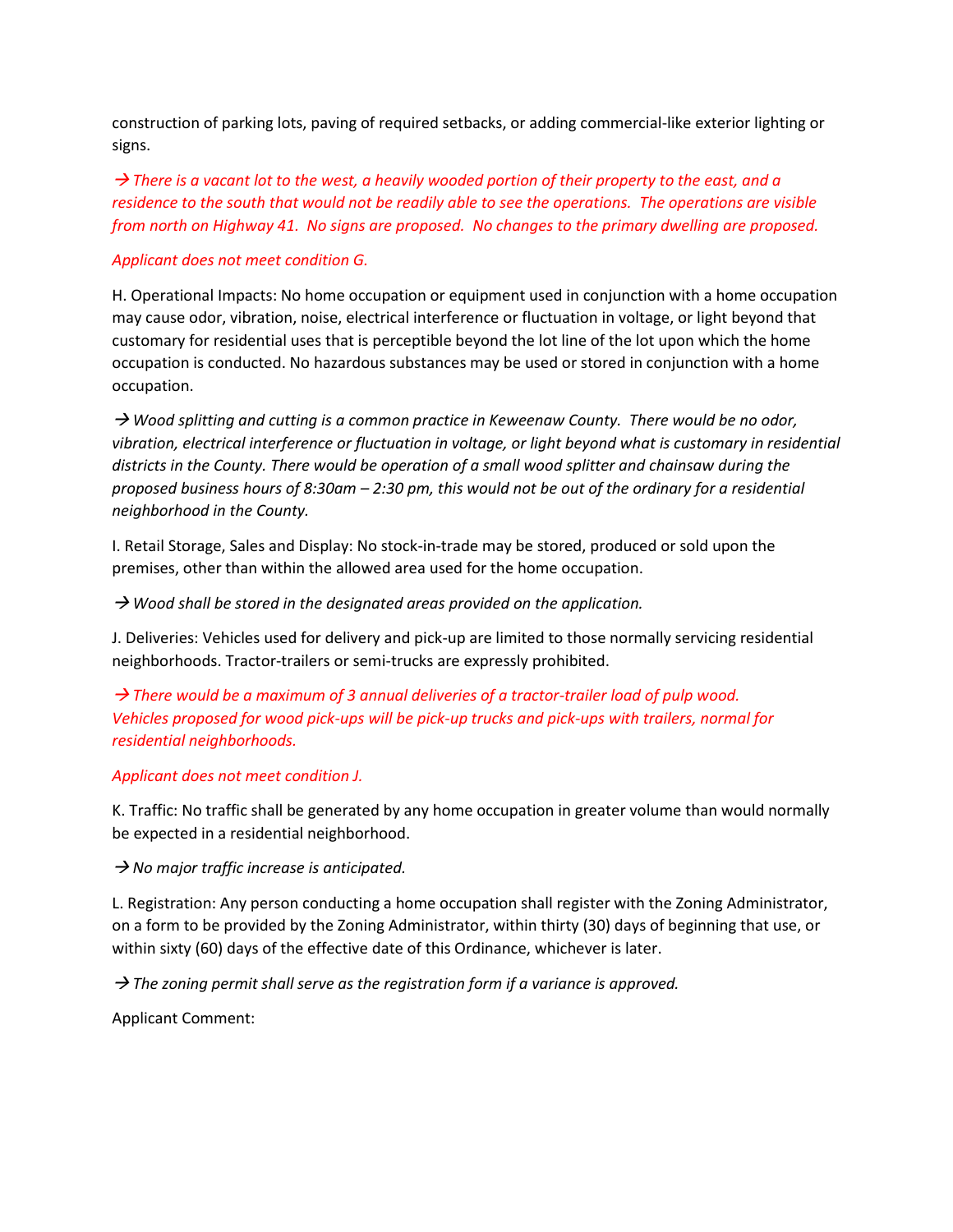Public Comment – Property Owners within 300 feet In Support – In Opposition –

Written Comments Property Owners within 300 feet read from Chair In Support – Michael Musiel In Opposition – Jim & Cathy Ash

Public Comment from Interested or Affected Persons / Organizations In Support – In Opposition –

Written Comments from Interested or Affected Persons / Organizations read from Chair In Support – Meg & Jim North, Cheryl Trask & Jack Dietrich, George Twardzik, and Art Davis In Opposition –

Questions through the Chairman:

Close Public Hearing

## **Findings of Fact Required**

1. How the application of the Zoning Ordinance creates unnecessary hardship or practical difficulty in the use of petitioner's property.

2. Identify the unique physical circumstances or conditions or exceptional topography that create practical difficulties.

3. Specific findings (characteristics of the land) showing that because of physical circumstances or conditions there is no possibility that the property can be developed in strict conformity with the provisions of the Zoning Ordinance. That the authorization of a variance is, therefore, necessary to enable the reasonable use of the property and that the condition is specific to this property and not general to other properties in the area.

4. Finding that the practical difficulty was not created by the appellant and is related only to property that is owned or occupied by the appellant.

5. A statement of the impacts of the variance if authorized, the property values, use and enjoyment of the property in the neighborhood or district, and on the public, health, safety and welfare.

6. The proposed variance does not permit the establishment of any use which is not permitted by right within the district.

7. Findings on whether the proposed development complies with the requirements, standards or procedures given in the Zoning Ordinance or an interpretation of the disputed Ordinance provisions, if applicable.